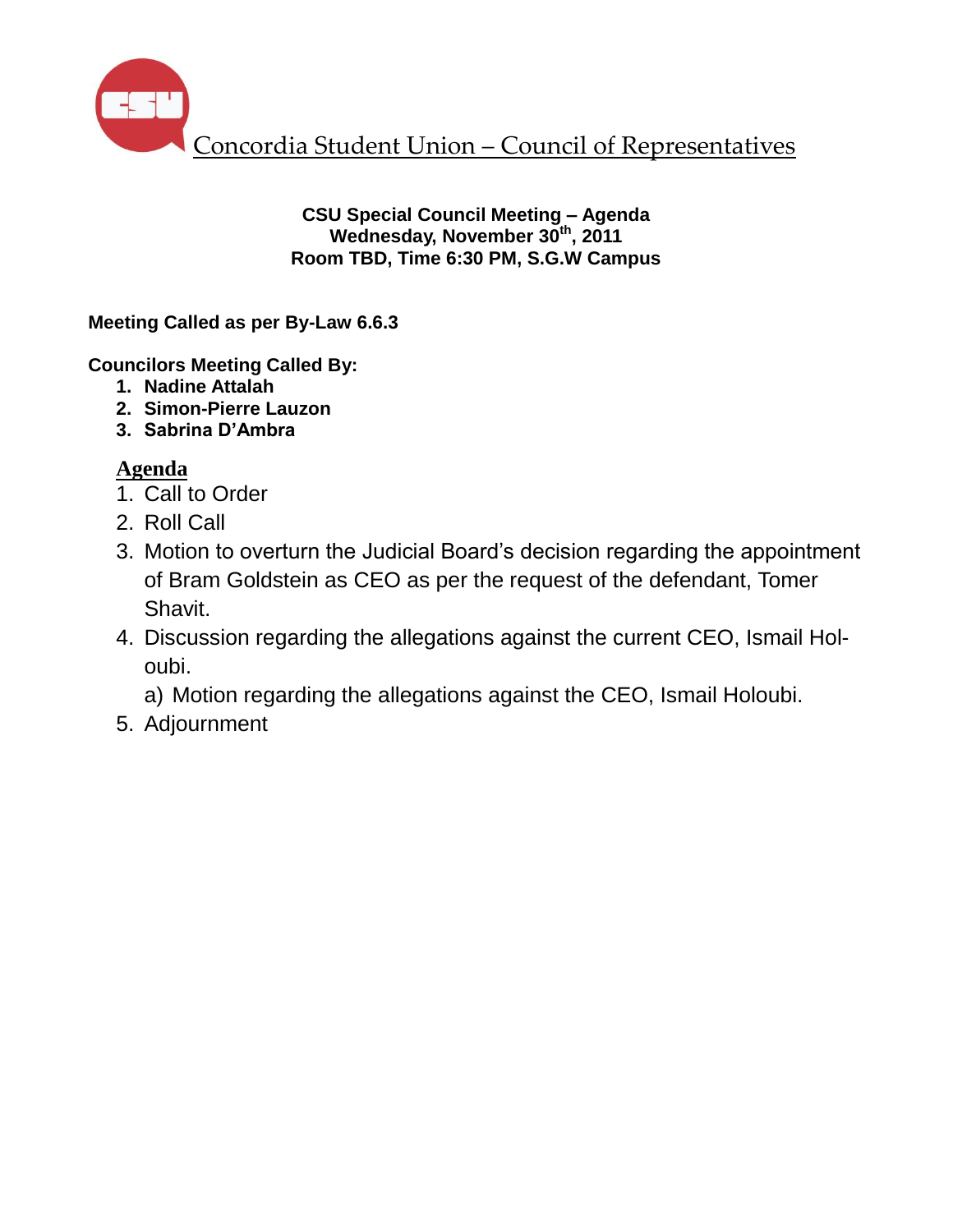

1. The meeting is called to order at 6:41 pm.

## 2. Roll Call

**Executives** Morgan Pudwell Chad Walcott Laura Glover Melissa Fuller Hasan Cheikhzen Jordan Lindsay

## **Councillors**

Cameron Monagle Renee Tousisnant Iain Meyer-Macaulay April Underwood Anaii Lee-Ender Melanie Hotchkiss Simon-Pierre Lauzon Bruno Joyal Nadine Atallah Ali Moenck Kyle Mcloughlin Fares Jandali Rifai Amero Muiny Tally Shaaked Anthony D'Urbano Ariel Dabora Sabrina D'Ambra

3. **Morgan Pudwell**: Whereas Tomer Shavit filed an official request with the chair of Council on Nov 24, 2011, to overturn the decision of the Judicial board that was rendered on November 1, 2011 and sent in writing on Nov 6, 2011.

Whereas "the Council of Representatives may at the request of a party to proceedings annul a decision of the Judicial Board by a four-fiths majority vote at a meeting duly convened for such purpose, should it conclude that the Judicial Board decision was manifestly unreasonable or was motivated by racism, sexism, collusion, bribery, homophobia or conflict of interest."*(CSU By-laws 9.3f)*

BIRT the CSU Council overturns the Judicial board decision that was rendered on November 1, 2011 and sent in writing on Nov 6, 2011

. **Chad Walcott:** Seconds.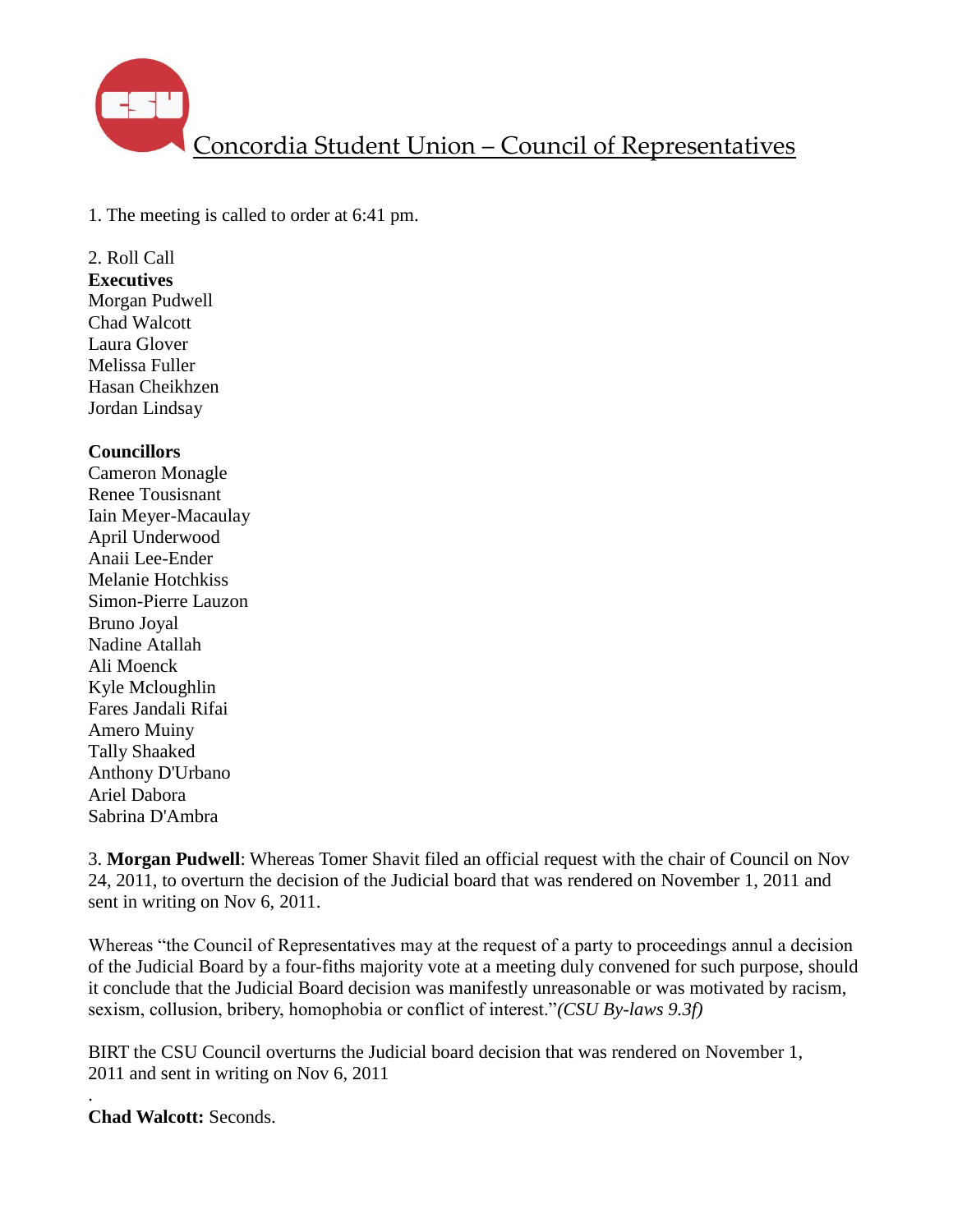

**Tomer Shavit:** Thanks the 3 CSU councillors who called the meeting. References Michaela Manson's actions at a previous meeting- proposing a motion after having made motivating statements in the same turn- as a cheap trick.

Why should Council overturn the JB decision? There are a multitude of reasons, including that the unilateral option presented to Council was illegal- only the JB can fire the CEO.

**Chad Walcott:** We are supposed to be discussing whether or not this motion is reasonable.

**Tomer Shavit:** Ceejay sent an email to Council. According to bylaws, the only reason for JB to send issue to Council is to overturn a decision, not for an opinion. Also, my appeal was not dealt with within 5 days (which it must be according to the Bylaws).

**Kyle Mcloughlin:** It wasn't a motion to fire the CEO. Council sent an appeal to the JB to look into this. I have faith in the JB. I will be voting against this motion because I don't see reason to disregard the decision.

**Chad Walcott:** A complaint was sent to JB to review whether the appointments process was followed. There is not enough evidence to support that proper procedure was followed.

**Melanie Hotchkiss:** Calls question. **Simon-Pierre Lauzon:** Seconds. **Vote:** All in favour: 13. Nadine Atallah opposed. Renee Tousignant abstains.

**Vote on motion:**

All in favour of the motion as presented by Morgan Pudwell: 0. 13 opposed. Bruno Joyal and Renee Tousignant abstain. Motion fails.

4. Discussion Regarding Allegations Against Current CEO **Chad Walcott:** Ismail was not one of our candidates in the elections. The allegations against him are untrue.

**Cameron Monagle:** This is an important thing to address. There is concern that the CEO didn't mention his participation in the last election during his interview.

**Tomer Shavit:** It doesn't matter if he is not on the Your Concordia website. This does not mean that he wasn't a candidate. The CEO report is very clear: the unaffiliated candidates were clearly defined. His expenses were paid for by a slate, and it wasn't Action. All the official documentation available suggests that he ran on a slate. Even if he didn't run with Your Concordia, his integrity is in question. This is the person guarding the ballot boxes- if he wasn't genuine in his interview, can you trust him to run the election? If you choose to terminate or to keep him, the elections are open to contestation. A lot of people are watching this and what you will do- take this seriously.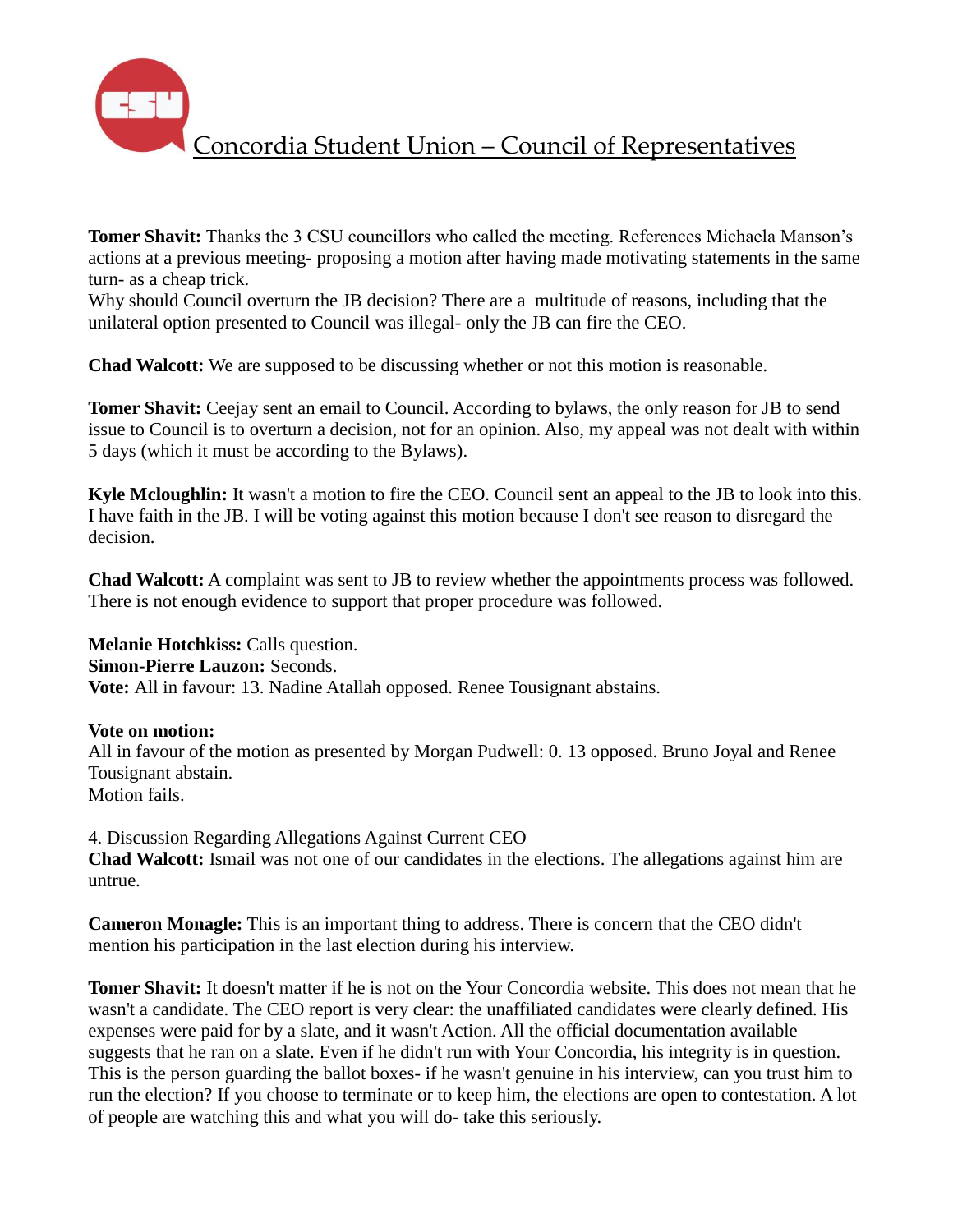**Jordan Lindsay:** Worries that this has turned into a hearsay issue. In terms of the CEO being on the Your Concordia team: he was not. On the disqualification document, he wasn't there. There were also no reimbursements for him.

**Morgan Pudwell:** Looks at a link sent to her by Tomer Shavit. The only time the current CEO comes up is under Independent candidates- nowhere in the document does it say that he ran with Your Concordia.

**Iaian Meyer-Macaulay:** If he didn't incur any expenses, then he wouldn't be on the expense report. Just because he's not there under Independent, does not necessitate that he ran with Your Concordia.

**Nadine Atallah:** There isno conclusive proof that he ran with Your Concordia. She is, however, concerned that he didn't mention his involvement in the elections last year during his interview. Maybe it was due to stress.

**Chad Walcott:** One issue that is of greater concern is the responsibility of Councillors to respect closed session. Tomer Shavit has made reference to specific things which were discussed in closed session. This is problematic. We are legally held to keep these things secret.

**Cameron Monagle:** Reiterating hearsay is inappropriate. If we weren't at that meeting we shouldn't be talking about what was said .

**Ariel Dabora:** In the March 22, 2011 issue of the Link there was an interview with the 3 independent councillors, and Ismail isn't one of them.

**Ismail Holoubi:** Asks if everyone has read his email and the CEO report of last year. He was mentioned only once and he ran independently. He was not affiliated with either slate.

**Tomer Shavit**: What Chad Walcott said makes him sad. If something happens in closed session that is wrong, you should come out and say it. A whistle blower implies that there is something wrong happening. Furthermore, trying to confuse Council and play the hearsay card is disingenuous. Ismail did not indicate his involvement in last year's election. Last year's CEO report states that he ran in Your Concordia (this is a deduction). Don't try to cover this up with hearsay or closed session issues. Vote with what your heart tells you is right.

**Fares Jandali Rifai:** We have heard all the sides of this story. The CEO is being questioned. Conversations are now going back and forth. Let's put an end to this.

**Bruno Joyal:** Points out that political affiliation in and of itself is not sufficient reason to dismiss someone. It's ot something that should ever be considered when discussing something like this.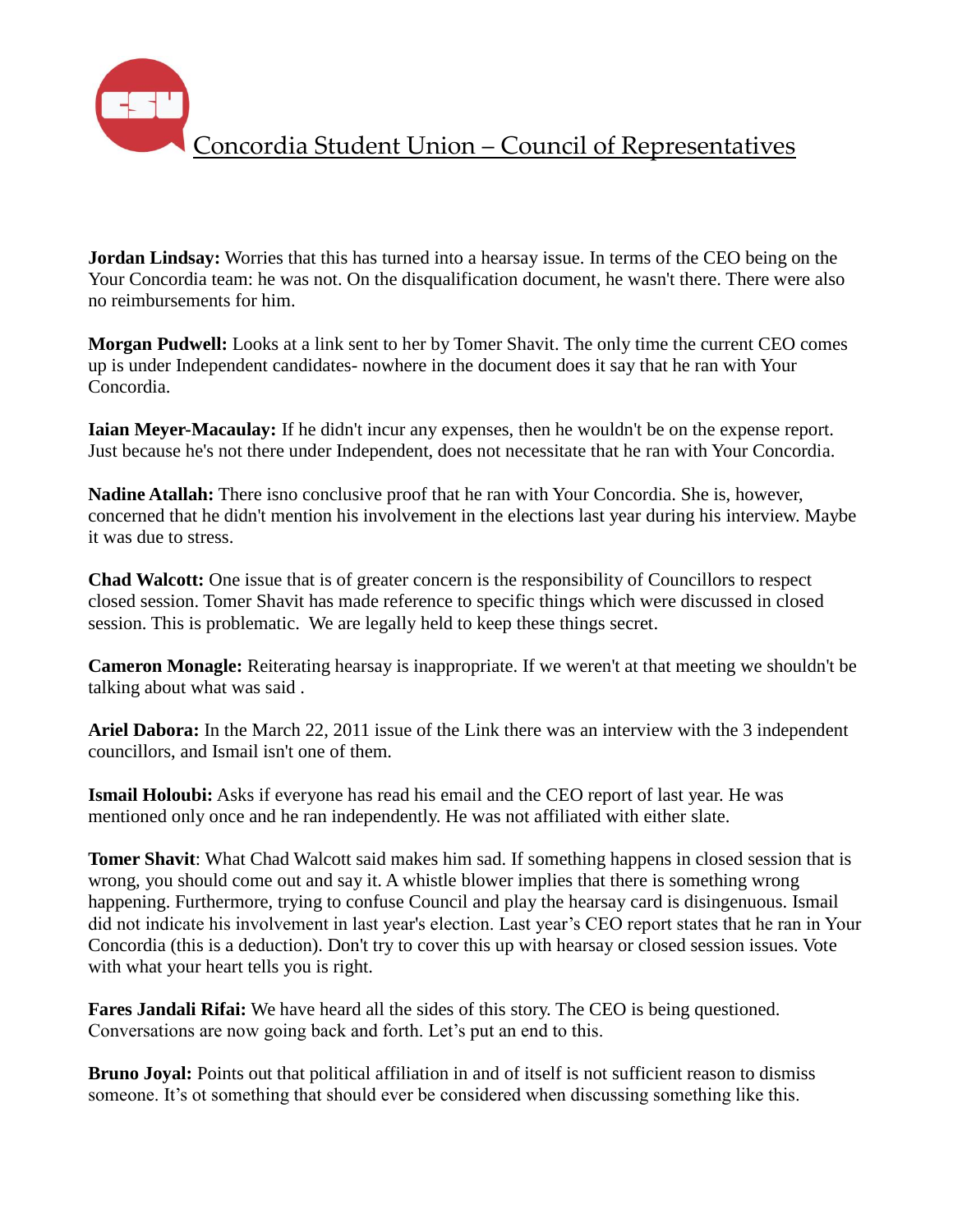

**Melanie Hotchkiss:** Moves that Council reaffirm confidence in their CEO. **Simon-Pierre Lauzon:** Seconds.

**Nadine Atallah:** I was there at the meeting when we interviewed Ismail and to my recollection he didn't mention that he ran last year, would he be able to clear that up?

**Ismail Holoubi:** He said during his interview that the only thing he was involved in was being a clerk in several elections.

**Nadine Atallah:** I believe we had asked him if he was involved in last year's elections.

**Ismail Holoubi:** Wanted to be involved to serve and make the students' voices heard. He ran independently because I didn't want to be on either side.

**Tomer Shavit:** First of all, there is precedence to terminate a CEO based on involvement in poster night. The fact that he didn't mention that he ran says negative things about his character.

**Simon-Pierre Lauzon:** Asks Ismail to reiterate you applied to run as a Councillor and never ran, you just filled out the documents and never campaigned?

**Ismail Holoubi:** Yes.

**Simon-Pierre Lauzon:** Sees no issue with this.

**Iain Meyer-Macaulay:** The poster night precedence implies allegiance to one slate. Ismail ran independently so it's different. He didn't poster for either slate- not even for himself. Doesn't see this as a conflict of interest.

**Melanie Hotchkiss:** Important that we pass this motion. Council looked at all candidates who applied last year as well as this year, and made a decision that Ismail was the best candidate. It would be irresponsible to question him. She urges Councillors to vote in favour of this motion.

**Kyle Mcloughlin:** Couldn't find one single documented instance of Ismail making a public statement about political affiliations. He is rightfully appointed, and it would be irresponsible to refer this to JB.

**Morgan Pudwell:** Ariel Dabora mentioned a Link article. This article doesn't speak about another unaffiliated Councillor either.

**Laura Glover:** Calls the question. **Kyle Mcloughlin:** Seconds. **Vote:** All in favour: 11, Ariel Dabora opposed. Cameron Monagle abstains.